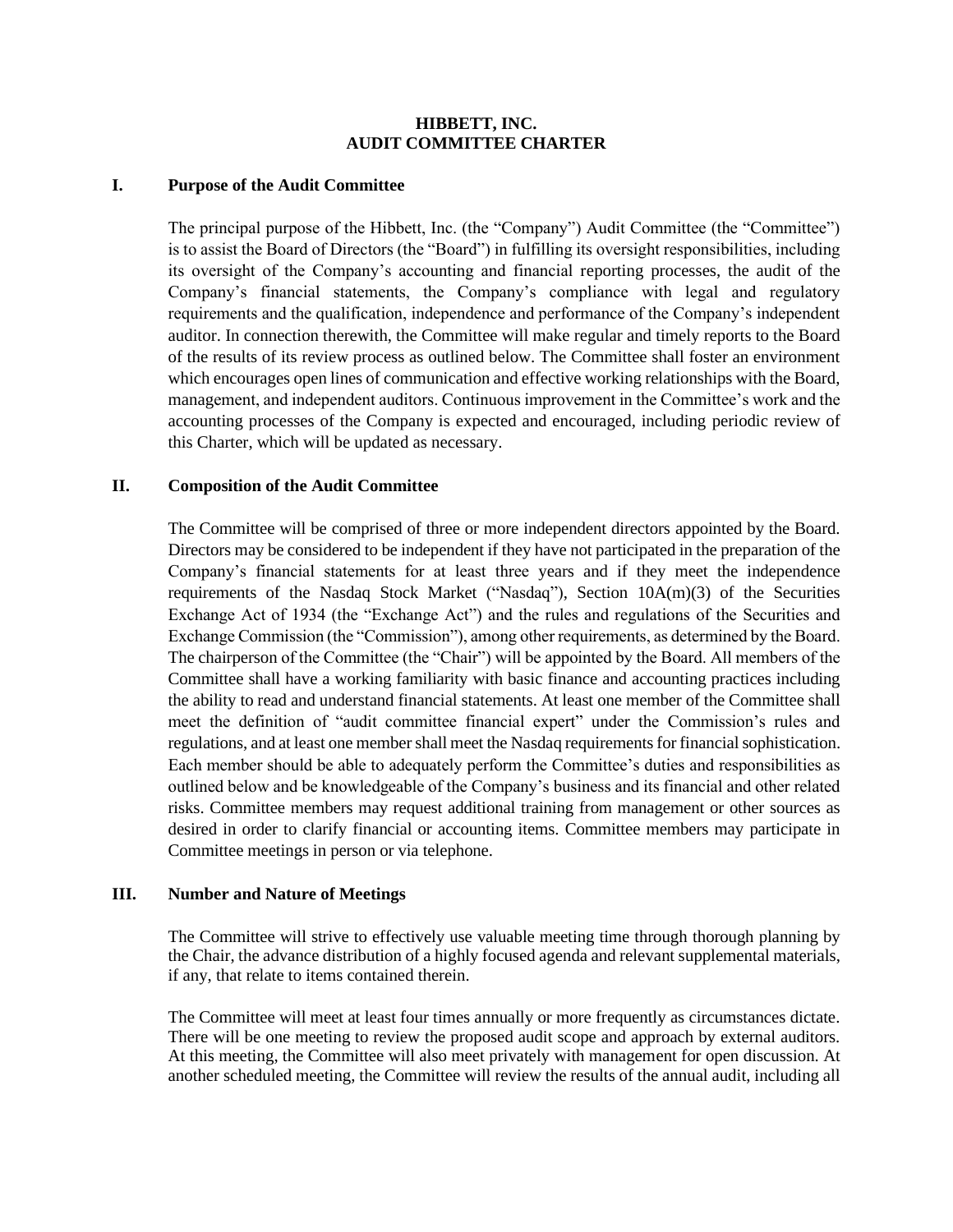required communications. At this meeting, the Committee will meet privately with the independent auditors.

Quarterly, the Committee will review with financial management earnings prior to release and the Form 10-Q prior to filing and annually review the Form 10-K prior to filing, in accordance with sections VI and VII below. Other special meetings with the Board, management, or independent auditors will be called as necessary and are encouraged to address any concerns or issues that may arise.

## **IV. Authority**

The Committee shall have the sole authority to appoint or replace the independent auditor. The Committee shall be directly responsible for the compensation and the oversight of the work of the independent auditor (including the resolution of disagreements between management and the independent auditor regarding financial reporting) in preparing or issuing an audit report or related work. The independent auditor shall report directly to the Committee.

The Committee shall pre-approve all auditing services and permitted non-audit services (including the fees and terms thereof) to be performed for the Company by its independent auditor, subject to the de minimis exceptions for non-audit services described in Section 10A(i)(1)(B) of the Exchange Act which are approved by the Committee prior to the completion of the audit. The Committee may form and delegate authority to subcommittees consisting of one or more members when appropriate, including the authority to grant pre-approvals of audit and permitted non-audit services, provided that decisions of such subcommittee to grant pre-approvals shall be presented to the full Committee at its next scheduled meeting.

The Committee shall have the authority, to the extent it deems necessary or appropriate, to retain independent legal, accounting or other advisors. The Company shall provide for appropriate funding, as determined by the Committee, for payment of compensation to the independent auditor for the purpose of rendering or issuing an audit report and to any advisors employed by the Committee and for ordinary administrative expenses of the Committee.

### **V. Duties and Responsibilities**

To fulfill its responsibilities and duties, the Committee shall perform the following:

### 1. **Review and assessment of the Internal Control Structure**

- a. Evaluate management's tone and responsiveness toward internal controls;
- b. Review the number, nature, and proper implementation by management of internal control recommendations from independent auditors;
- c. Periodically review and consider (i) the adequacy and effectiveness of the Company's information system controls and data security programs, including cybersecurity procedures regarding disaster recovery and critical business continuity, (ii) the Company's programs and plans that management has established to monitor compliance with data security compliance programs and test preparedness and (iii) the extent to which cybersecurity expertise is present on the Board;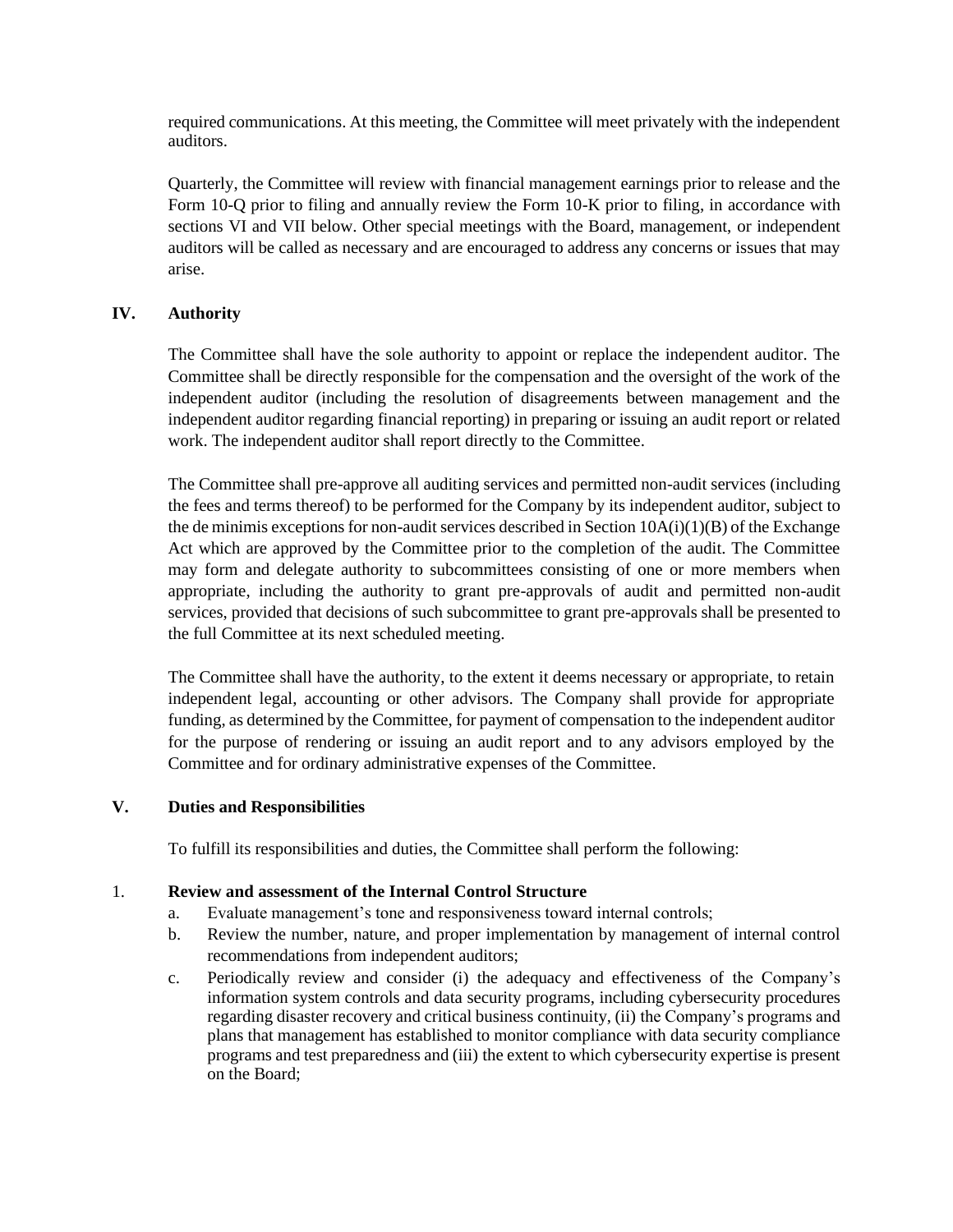- d. Inquire as to the adequacy of management's periodic assessments of the data privacy program;
- e. Continually assess the Committee's effectiveness and consider the appropriateness of any additional means through which the Committee's functions could be enhanced including additional documentation of Company controls, training for Committee members, etc.; and
- f. Specifically inquire of management and independent auditors about significant risks and exposures, review the Company's policies for risk assessment and risk management, and assess the steps management has taken to control such risk to the Company, and discuss the Company's policies and guidelines concerning risk assessment and risk management, and provide oversight and evaluate the effectiveness of the Company's Enterprise Risk Management program.

# 2. **Review and assessment of Financial Reporting**

- a. Stay informed of significant accounting and reporting issues;
- b. Review with the independent auditors the integrity of the Company's financial reporting process;
- c. Review with the independent auditors and management new accounting pronouncements and their impact on the financial statements;
- d. Review the accounting treatment of unusual or complex transactions;
- e. Monitor key estimates in financial reporting and assess the degree of management's conservatism or aggressiveness;
- f. Review with management and the independent auditors the annual and interim financial statements and any filings with the Commission, in accordance with sections VI and VII below;
- g. Evaluate the number and nature of any proposed audit adjustments identified by independent auditors;
- h. Inquire of the independent auditors as to any major adjustments, disagreements, or difficulties encountered in performing the audit; and
- i. Review interim financial statements for consistency, unusual items, etc.

## 3. **Review and assessment of Compliance with Laws and Regulations**

- a. Review the Company's compliance with loan covenants; and
- b. Inquire of management, and legal counsel as necessary, as to any legal or compliance matters, including corporate securities trading policies, that could have a significant impact on the Company's financial statements.

## 4. **Oversight of the Audit Process**

- a. Be responsible for overseeing the Company's audit controls, including the appointment of and evaluation of the independent auditors;
- b. Review the performance and independence of the outside auditors and recommend the annual appointment of the independent auditors to the Board;
- c. Review the adequacy and the quality of the annual audit process;
- d. Review and discuss with the Company's independent auditors (1) all critical accounting policies and practices to be used in the audit; (2) all alternative treatments of financial information within generally accepted accounting principles ("GAAP") that have been discussed with management, the ramifications of the use of such alternative treatments and the treatment preferred by the auditors; and (3) other material written communications between the auditors and management;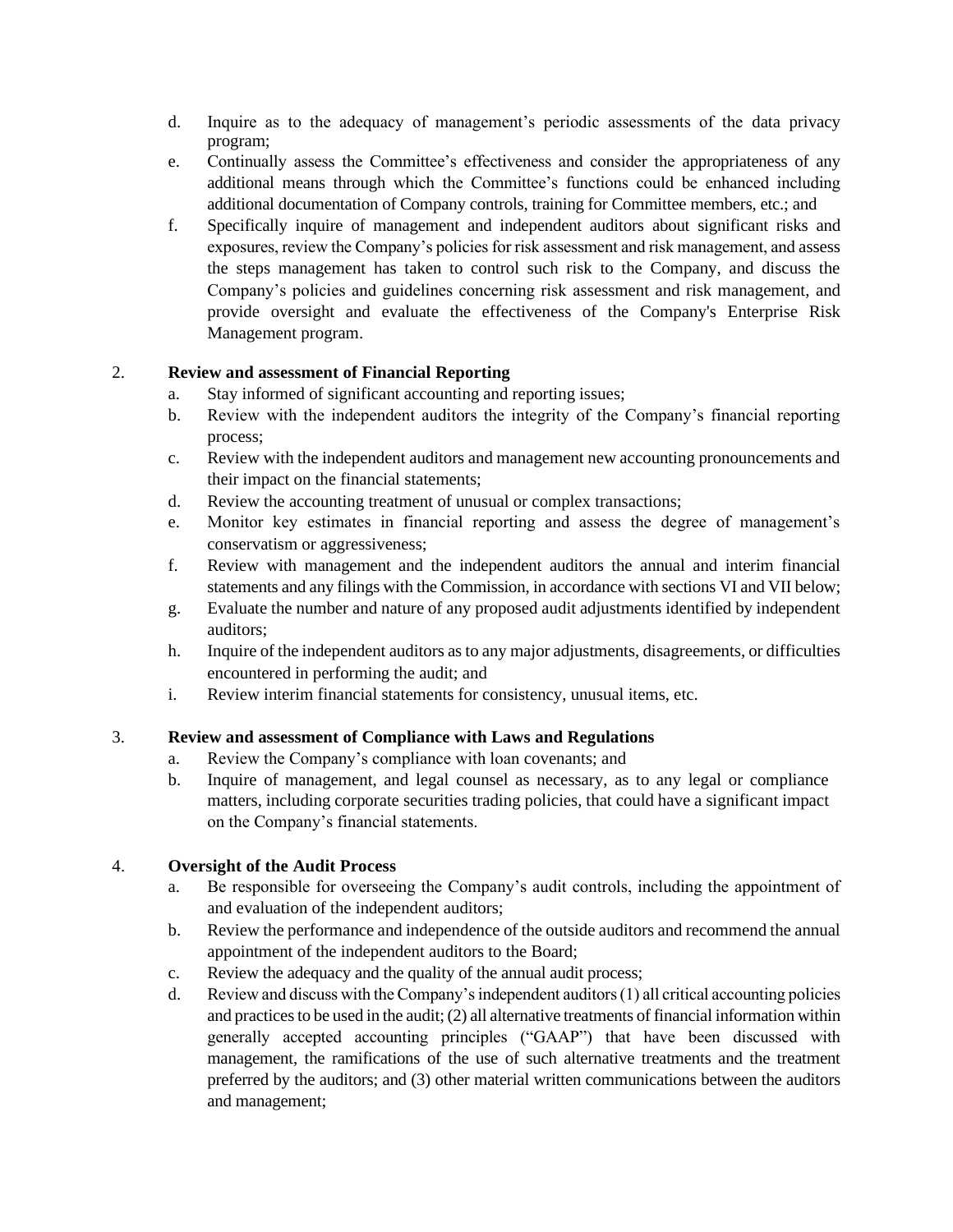- e. Review, assess and pre-approve all fees of the Company's independent auditors, whether for audit, audit-related or other matters;
- f. Review the independent auditors' communications to management and its formal statement delineating its relationships with the Company for independence purposes;
- g. Maintain an open dialogue between the Committee and the independent auditor regarding all such relationships; and
- h. Create an environment whereby any audit function (such as the independent auditors, any internal auditors and financial management) has free and open access to the Committee.

# 5. **Review and assessment of the Company's Code of Conduct and Certain Other Policies**

- a. Ensure that a written code of conduct exists, including appropriate procedures so that any concerns regarding possible non-compliance can be brought to the attention of the Committee or the Board, and that policies exist to protect those who raise such concerns;
- b. Inquire about compliance with the code of conduct, including the number, nature, and resolution of incidents reported through the Company's anonymous response line;
- c. Review and approve decisions and policies regarding the use of uncleared swaps; and
- d. Review and discuss risk assessments from management with respect to data protection and cybersecurity matters, and review and discuss relevant ESG (sustainability) metrics and attestations associated with these metrics, and periodically provide recommendations and reports to the Nominating and Corporate Governance Committee and the Board on these topics.

## 6. **Oversight of complaint procedures and receipt of submissions**

a. Establish procedures for the receipt, retention, and treatment of complaints received by the Company regarding accounting, internal accounting controls, or auditing matters, including the confidential, anonymous submission by employees of the Company of concerns regarding questionable accounting or auditing matters.

## 7. **Evaluation of Committee Effectiveness**

- a. Evaluate the effectiveness of the Committee, including the independence and contributions of its members;
- b. Review and reassess the adequacy of this Charter annually and recommend any proposed changes to the Board for approval; and
- c. Communicate Committee activities in compliance with applicable Commission and relevant stock exchange requirements.

## 8. **Related Party Transactions**

- a. Review and approve all related party transactions that are required to be disclosed under Item 404 of Regulation S-K;
- b. Review and discuss with management the Company's identification of, accounting for, and disclosure of its relationships and transactions with related parties; and
- c. Review and discuss with the auditor any significant matters arising from the audit regarding the Company's relationships and transactions with related parties.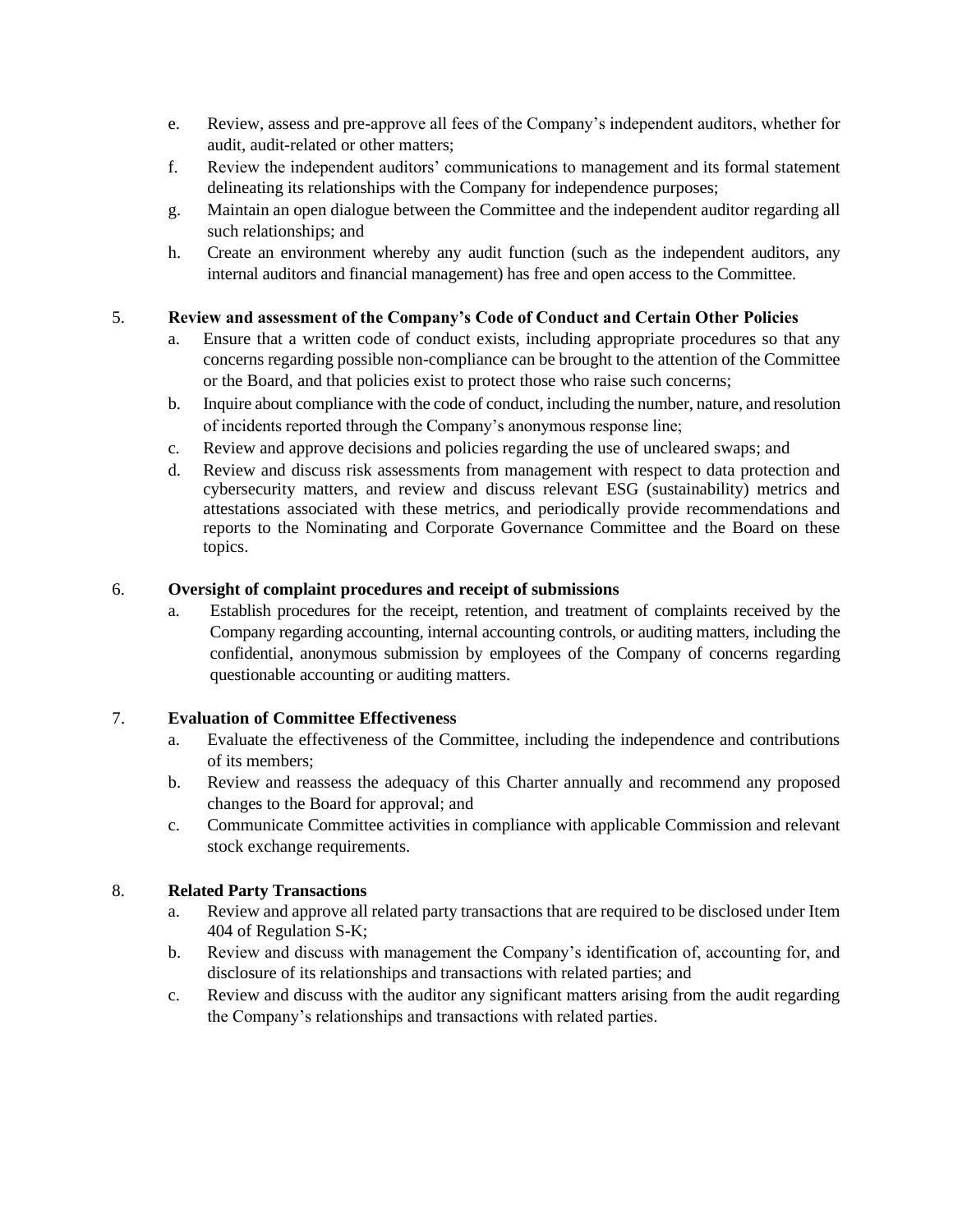### **VI. Financial Statements**

**Form 10-K.** The Committee shall meet to review, in consultation with management and the independent auditor, the Company's annual financial statements, the independent auditor's report, Management's Report on Internal Control over Financial Reporting, and the Company's disclosures under Management's Discussion and Analysis of Financial Condition and Results of Operations ("MD&A") to be contained in the annual report on Form  $10-K$  (or the annual report to stockholders if distributed prior to the filing of the Form 10-K) prior to the filing of the Form 10- K with the Commission. The Committee shall be responsible for providing the Board with a recommendation as to the inclusion of the Company's financial statements in the Form 10-K.

**Form 10-Q.** The Committee shall meet to review, in consultation with management and the independent auditor, the Company's interim financial statements (including disclosures under MD&A), prior to filing each of the Company's Quarterly Reports on Form 10-Q with the Commission.

### *Scope of Review*.

In reviewing the Company's Forms 10-Q and 10-K, the Committee shall meet to review with management and the independent auditor:

- the certifications required to be made by management in relation to the filings, including regarding any significant deficiencies or weaknesses in the design or operation of the Company's internal control over financial reporting and any fraud, whether or not material, involving management or other employees who have a significant role in the Company's system of internal control;
- major issues regarding the presentation of, and the clarity of the disclosure in, the Company's financial statements;
- major issues regarding the Company's accounting principles, including (i) significant changes in the Company's selection or application of its accounting principles, (ii) material questions of choice with respect to the appropriate accounting principles and practices used and to be used in the preparation of the Company's financial statements, including judgments about the quality, not just acceptability, of accounting principles, and (iii) the reasonableness of those significant judgments;
- significant regulatory and accounting initiatives, including material changes in, or adoptions of, accounting principles and disclosure practices and standards;
- the effect of off-balance sheet structures on the Company's financial statements;
- any material analyses prepared by management or the independent auditor regarding the foregoing matters; and
- any other matters required to be communicated to the Committee by the independent auditor under Generally Accepted Auditing Standards.

#### **VII. Earnings Releases and Guidance**

**Review of Releases**. The Committee (or Chair) shall discuss with management and the independent auditor each of the Company's earnings releases prior to its issuance.